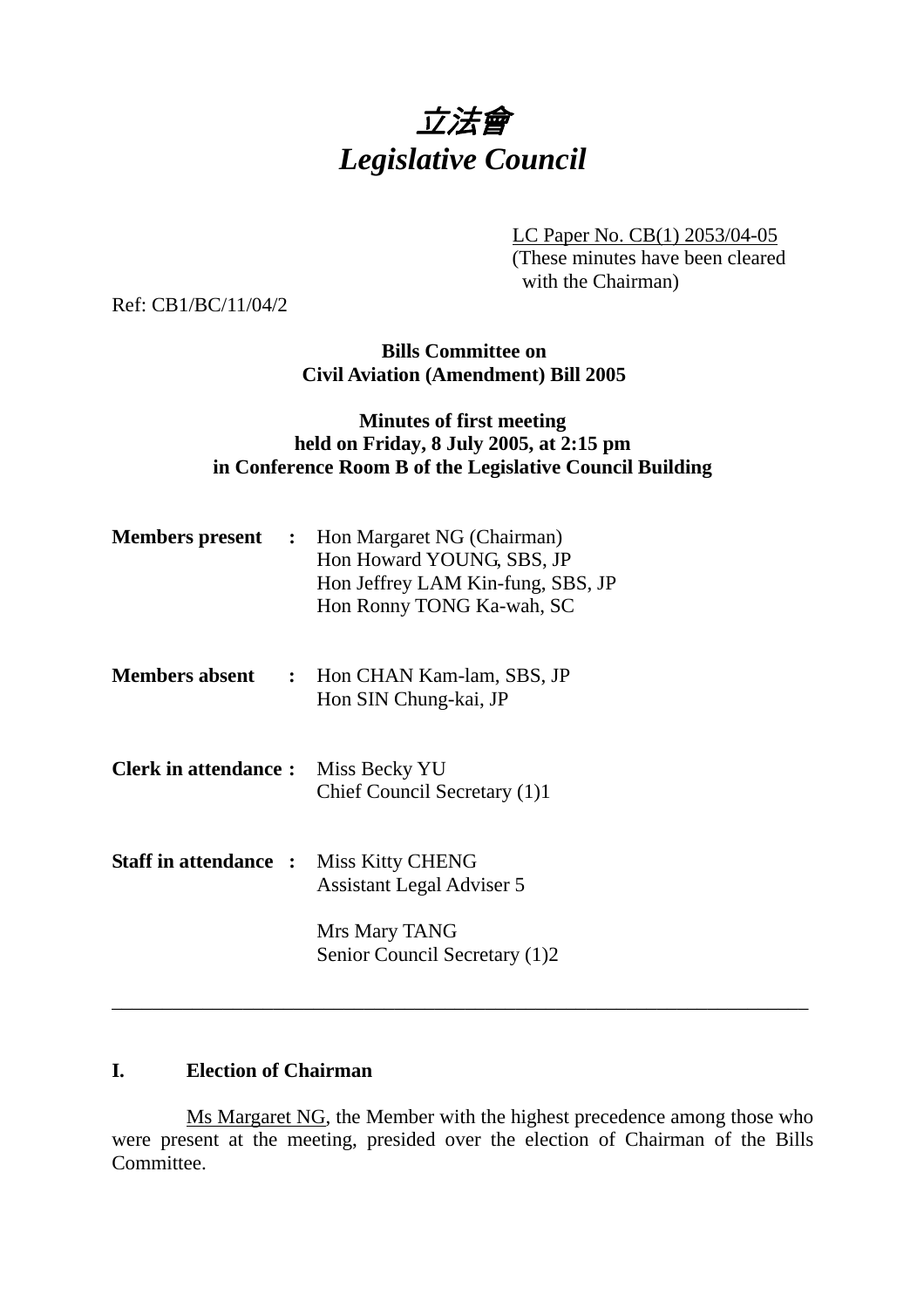2. Ms Margaret NG invited nominations for the chairmanship of the Bills Committee. Mr Ronny TONG nominated Ms Margaret NG and the nomination was seconded by Mr Howard YOUNG and Mr Jeffrey LAM. Ms Margaret NG accepted the nomination.

3. There being no other nominations, Ms Margaret NG was declared elected as Chairman of the Bills Committee.

4. The Bills Committee deliberated (Index of proceedings attached at Annex A).

5. While members had no objection to the policy intent of the legislative proposal to exempt the owner of an aircraft who had hired out the aircraft without crew for a period exceeding 14 days and who did not have the management of the aircraft from strict liability in relation to loss or damage suffered by third parties caused by aircraft, they unanimously considered it necessary for the Administration to clearly define the term "management" in the Bill. In this connection, they had requested the Administration to consider their request and to provide the relevant Committee Stage amendments at the next meeting scheduled for Friday, 15 July 2005, at 8:30 am.

# **II. Any other business**

6. There being no other business, the meeting ended at 2:30 pm.

Council Business Division 1 Legislative Council Secretariat 13 July 2005